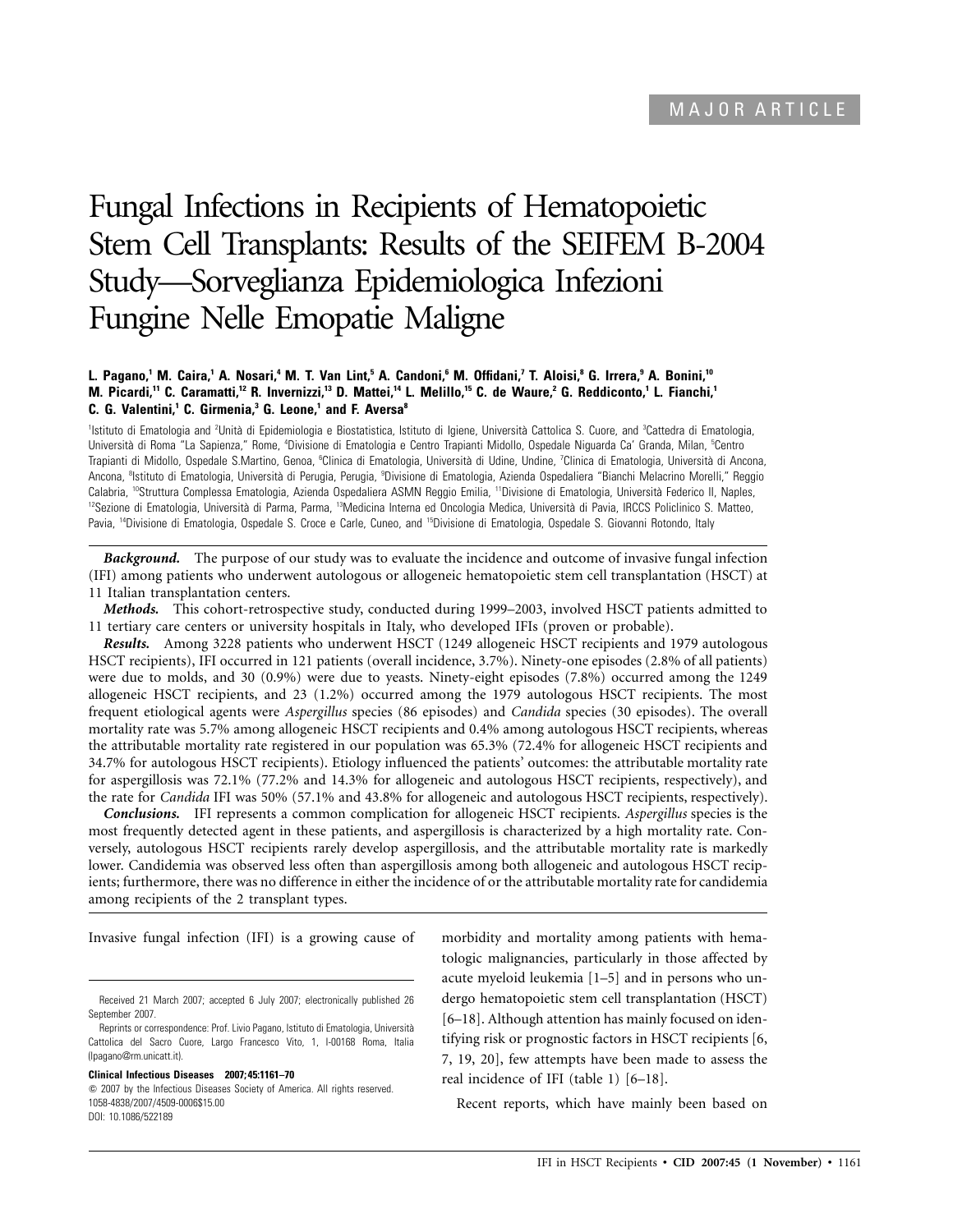autopsy data, have revealed a progressive increase in the overall incidence of IFI, particularly those caused by molds, and there has been an increasing number of episodes of IFI due to *Aspergillus* species other than *Aspergillus fumigatus,* to *Fusarium* species, and to *Zygomycetes* species [13, 21–23]. This change in epidemiological trends may be related not only to a real increase in the number of IFI episodes due to these emerging pathogens, but also to more-accurate diagnostic tools, which reduce the probability of misdiagnosis, or to prior widespread administration of fluconazole prophylaxis, which provides coverage against many *Candida* strains but not against *Aspergillus* species or other molds [6].

The risk for IFI after HSCT depends on the graft source (i.e., peripheral stem cells, bone marrow, or cord blood), the presence of acute or chronic graft-versus-host disease (GVHD), administration of steroids, the presence of cytomegalovirus (CMV) disease, and eventual antifungal prophylaxis [24, 25]. The risk of IFI is greater among allogeneic HSCT recipients, among whom the incidence of proven or probable IFI is reported to be in the range of 5%–18% [8–16], compared with 0%–1.1% [9–12], even after CD34<sup>+</sup> selection, among autologous HSCT recipients (table 1) [26]. Despite identification of these risk factors, the incidence of IFI is probably underestimated in the context of transplantation, because an unknown number of patients die without the pathogen being identified [27, 28], and mortality rate data are frequently based on metaanalyses [20].

In the present study, we investigated the current incidence of IFI and IFI-related mortality rates among inpatients who underwent autologous or allogeneic HSCT during 1999–2003 in Italian transplantation centers.

## **PATIENTS AND METHODS**

We performed a retrospective study in 11 tertiary care centers or university hospitals in Italy to assess the incidence of IFI

**Table 1. Incidence of candidemia and aspergillosis and related mortality in transplant recipients.**

| Condition, study              | Year(s)   | No. of<br>included subjects | No. (%) of<br>cases of IFI | $AMR^a$                 |
|-------------------------------|-----------|-----------------------------|----------------------------|-------------------------|
| Candidemia and allogenic HSCT |           |                             |                            |                         |
| Marr et al. [6]               | 1994-1997 | 655                         | 30(4.5)                    | 6(20)                   |
| Martino et al. [7]            | 1996-2000 | 395                         | 12(3)                      | 1                       |
| Jantunen et al. [8]           | 1990-2001 | 1188                        | 7(0.6)                     | $3/6$ (50) <sup>b</sup> |
| Aspergillosis                 |           |                             |                            |                         |
| Autologous HSCT               |           |                             |                            |                         |
| Grow et al. [9]               | 1997-1998 | 149                         | (0)                        | (0)                     |
| Cornet et al. [10]            | 1994-1998 | <b>NR</b>                   | 23(1.1)                    | <b>NR</b>               |
| Jantunen et al. [8]           | 1990-2001 | 1188                        | $9(0.8)^c$                 | $2/7$ (36) <sup>b</sup> |
| Morgan et al. [11]            | 2001-2002 | 2588                        | 13(0.5)                    | 7(53.8)                 |
| Zaoutis et al. [12]           | 2000      | 822                         | 3(0.3)                     | 2(66)                   |
| Allogenic HSCT                |           |                             |                            |                         |
| Baddley et al. [13]           | 1997-1998 | 94                          | $15(16)^d$                 | 17 (87)                 |
| Marr et al. [14]              | 1985-1999 | 5589                        | 375 $(6.7)^d$              | $\ldots$ <sup>e</sup>   |
| Martino et al. [7]            | 1996-2000 | 395                         | 32(8.1)                    | 22 (59)                 |
| Cornet et al. [10]            | 1994-1998 | N <sub>R</sub>              | 199 (12.8)                 | N <sub>R</sub>          |
| Grow et al. [9]               | 1997-1998 | 93                          | 14(15.1)                   | 5(36)                   |
| Fukuda et al. [15]            | 1997-2001 | 163                         | 25 (15)                    | 14 (56)                 |
| Kojima et al. [16]            | <b>NR</b> | 664 <sup>t</sup>            | 35(5.3)                    | N <sub>R</sub>          |
| Morgan et al. [11]            | 2001-2002 | 2033                        | 50 (2.9)                   | 45 (76.3)               |
| Zaoutis et al. [12]           | 2000      | 2219                        | 101(4.5)                   | 45 (45)                 |

**NOTE.** AMR, attributable mortality rate; HSCT, hematopoietic stem cell transplantation; IFI, invasive fungal infection; NR, not reported.

<sup>a</sup> Data are no. (%) of patients or proportion of patients (%), unless otherwise indicated.<br><sup>b</sup> One patient with candidemia and 2 patients with aspergillosis were not treated, and their outcomes were

not reported.<br><sup>c</sup> Two additional infections due to molds (one due to *Fusarium* species and the other due to *Mucor* species) were observed.<br><sup>d</sup> Includes infections also due to other molds.<br><sup>e</sup> AMR was 70%–80%.<br><sup>f</sup> A total of 486 patients underwent conventional HSCT, and 178 underwent reduced-intensity HSCT.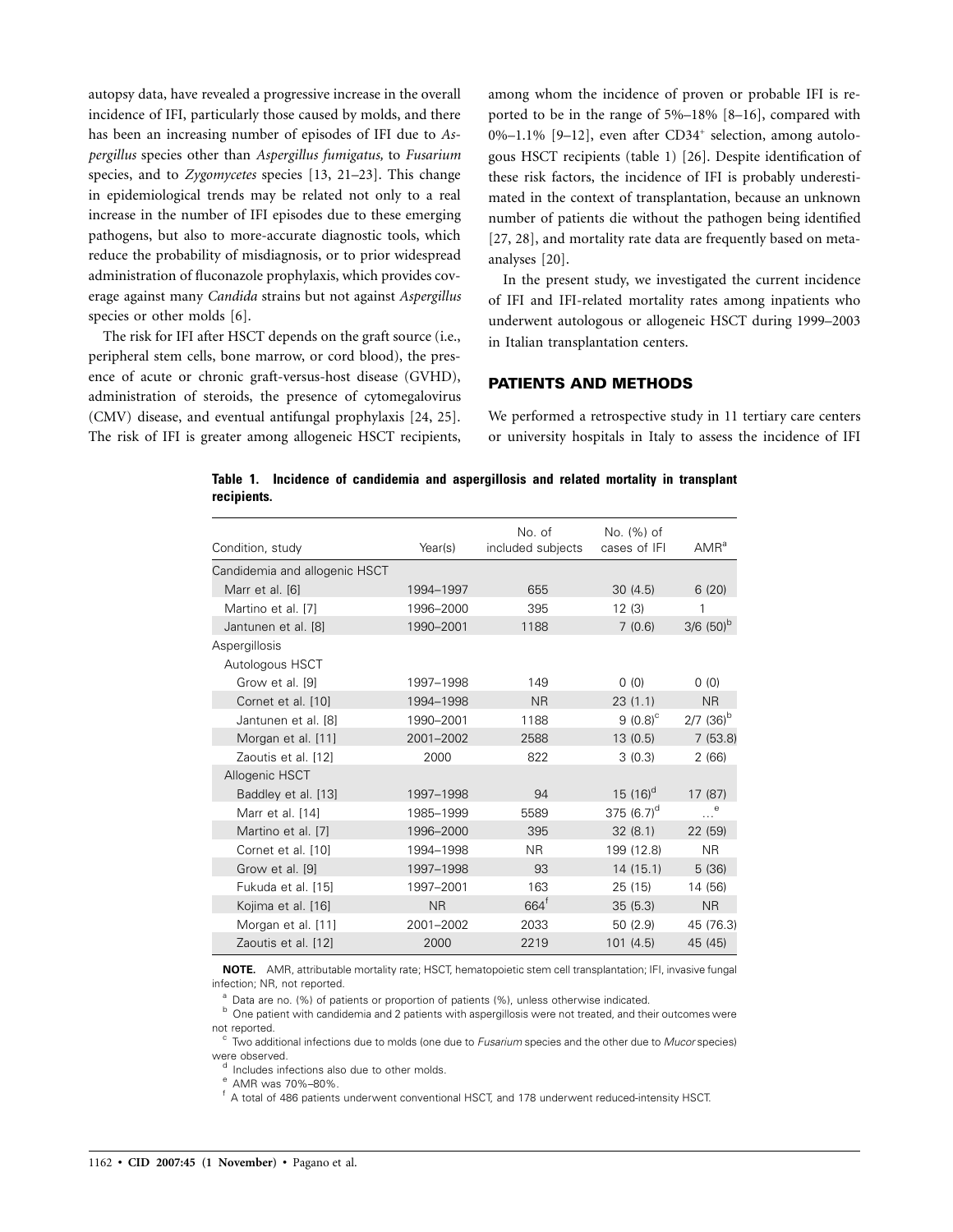|  | Table 2. Characteristics of 121 patients with invasive fungal infection (IFI). |  |  |  |  |  |  |  |  |
|--|--------------------------------------------------------------------------------|--|--|--|--|--|--|--|--|
|--|--------------------------------------------------------------------------------|--|--|--|--|--|--|--|--|

|                                             |              |                    |                  | HSCT type, IFI cause |                  |  |  |
|---------------------------------------------|--------------|--------------------|------------------|----------------------|------------------|--|--|
|                                             |              |                    | Allogenic        |                      | Autologous       |  |  |
| Characteristic                              | All patients | Mold               | Yeast            | Mold                 | Yeast            |  |  |
| No. (%) of patients                         | 121 (100)    | 84 (100)           | 14 (100)         | 7(100)               | 16 (100)         |  |  |
| Age, median years (range)                   | 42 (16-70)   | 41 (16-70)         | 38 (16-57)       | 49 (35-63)           | 53 (25-65)       |  |  |
| Ratio of male to female patients            | 1.7:1        | 1.8:1              | 1:1              | 6:1                  | 1.3:1            |  |  |
| Underlying hematological disease            |              |                    |                  |                      |                  |  |  |
| Acute myeloid leukemia                      | 49 (40.5)    | 37 (44)            | 6 (43)           | 1(14)                | 5(31)            |  |  |
| Acute lymphoid leukemia                     | 24 (20)      | 18 (21)            | 4 (29)           | 2(29)                | 0(0)             |  |  |
| Chronic myeloid leukemia                    | 9(7.5)       | 8(9)               | 1(7)             | 0(0)                 | 0(0)             |  |  |
| Chronic lymphoid leukemia                   | 5(4)         | 3(4)               | (0)              | 1(14)                | 1(6)             |  |  |
| Non-Hodgkin lymphoma                        | 10 (8.5)     | 4(5)               | 0(0)             | 2(29)                | 4(25.5)          |  |  |
| Hodgkin disease                             | 4(3)         | 3(4)               | 0(0)             | 0(0)                 | 1(6)             |  |  |
| Multiple myeloma                            | 15 (12.5)    | 8(9)               | 2(14)            | 1(14)                | 4(25.5)          |  |  |
| Severe aplastic anemia                      | 5(4)         | 3(4)               | 1(7)             | 0(0)                 | 1(6)             |  |  |
| Underlying disease phase at transplantation |              |                    |                  |                      |                  |  |  |
| Complete remission                          | 60 (49.5)    | 37 (44)            | 10 (71)          | 5(71)                | 8(50)            |  |  |
| Not in remission                            | 61 (50.5)    | 47 (56)            | 4 (29)           | 2(29)                | 8(50)            |  |  |
| Conditioning regimen                        |              |                    |                  |                      |                  |  |  |
| Chemotherapy only                           | .            | 49 (58)            | 11 (79)          | .                    |                  |  |  |
| Combined chemotherapy and TBI               | .            | 35 (42)            | 3(21)            | .                    | .                |  |  |
| Donor                                       |              |                    |                  |                      |                  |  |  |
| HLA-matched, related                        | $\cdots$     | 59 (70)            | 10(71)           | $\cdots$             | $\cdots$         |  |  |
| HLA-mismatched, related                     | .            | 6(7)               | 0(0)             | .                    | .                |  |  |
| HLA-matched, unrelated                      | $\cdots$     | 19 (23)            | 4 (29)           | $\cdots$             | .                |  |  |
| Stem cell source                            |              |                    |                  |                      |                  |  |  |
| Bone marrow                                 | 53 (44)      | 41 (49)            | 7(50)            | 3(43)                | 2(12.5)          |  |  |
| Peripheral blood                            | 64 (53)      | 39 (46)            | 7(50)            | 4(57)                | 14 (87.5)        |  |  |
| Umbilical cord blood                        | 4(3)         | 4(5)               | 0(0)             | 0(0)                 | 0(0)             |  |  |
| Site of infection                           |              |                    |                  |                      |                  |  |  |
| Lung                                        | 68 (56)      | 62 (74)            | 0(0)             | 6(86)                | 0(0)             |  |  |
| Blood                                       | 33 (27)      | 3(4)               | 14 (100)         | 0(0)                 | 16 (100)         |  |  |
| <b>CNS</b>                                  | 3(2.5)       | 3(4)               | 0(0)             | 0(0)                 | 0(0)             |  |  |
| Sinus                                       | 3(2.5)       | 3(4)               | 0(0)             | 0(0)                 | 0(0)             |  |  |
| Disseminated                                | 14 (12)      | 13 (14)            | 0(0)             | 1(14)                | 0(0)             |  |  |
| Antimycotic prophylaxis                     |              |                    |                  |                      |                  |  |  |
| Oral polyenes only                          | 29 (24)      | 13 (15)            | 8(57)            | 3(43)                | 5(31)            |  |  |
| Systemic                                    |              |                    |                  |                      |                  |  |  |
| Fluconazole                                 | 47 (39)      | 36 (43)            | 4 (29)           | 4(57)                | 3(19)            |  |  |
| Itraconazole                                | 25 (21)      | 15 (18)            | 2(14)            | 0(0)                 | 8(50)            |  |  |
| Liposomal amphotericin B                    | 10(8)        | 10 (12)            | 0(0)             | 0(0)                 | 0(0)             |  |  |
| Voriconazole                                | 6(5)         | 6(7)               | 0(0)             | 0(0)                 | 0(0)             |  |  |
| Other <sup>a</sup>                          | 4(3)         | 4(5)               | 0(0)             | 0(0)                 | 0(0)             |  |  |
| Onset of IFI                                |              |                    |                  |                      |                  |  |  |
| ≤100 days after transplantation             |              | 54 (64)            | 7 (50)           |                      |                  |  |  |
| >100 days after transplantation             | .            | 30 (36)            | 7 (50)           | .                    | $\cdots$         |  |  |
| <b>GVHD</b>                                 |              |                    |                  |                      |                  |  |  |
| Acute                                       | 56 (46)      | 52 (62)            | 4 (29)           |                      |                  |  |  |
| Chronic                                     | 41 (34)      | 37 (44)            | 4 (29)           |                      |                  |  |  |
| CMV serologic test result                   |              |                    |                  | .                    | .                |  |  |
| Positive                                    |              | 47 (56)            | 6 (43)           |                      |                  |  |  |
| Negative                                    |              | 37 (44)            | 8 (57)           |                      |                  |  |  |
| CVC in place                                | .            |                    |                  | .                    | .                |  |  |
| Yes                                         | 104 (86)     |                    |                  | 3(43)                |                  |  |  |
| No                                          | 17 (14)      | 74 (88)<br>10 (12) | 11 (79)<br>3(21) | 4(57)                | 16 (100)<br>0(0) |  |  |
|                                             |              |                    |                  |                      |                  |  |  |

**NOTE.** CVC, central venous catheter; CMV, cytomegalovirus; GVHD, graft-versus-host disease;HSCT, hematopoietic stem cell transplantation; TBI, total body irradiation.

<sup>a</sup> Amphotericin B deoxycholate or amphotericin B lipid complex.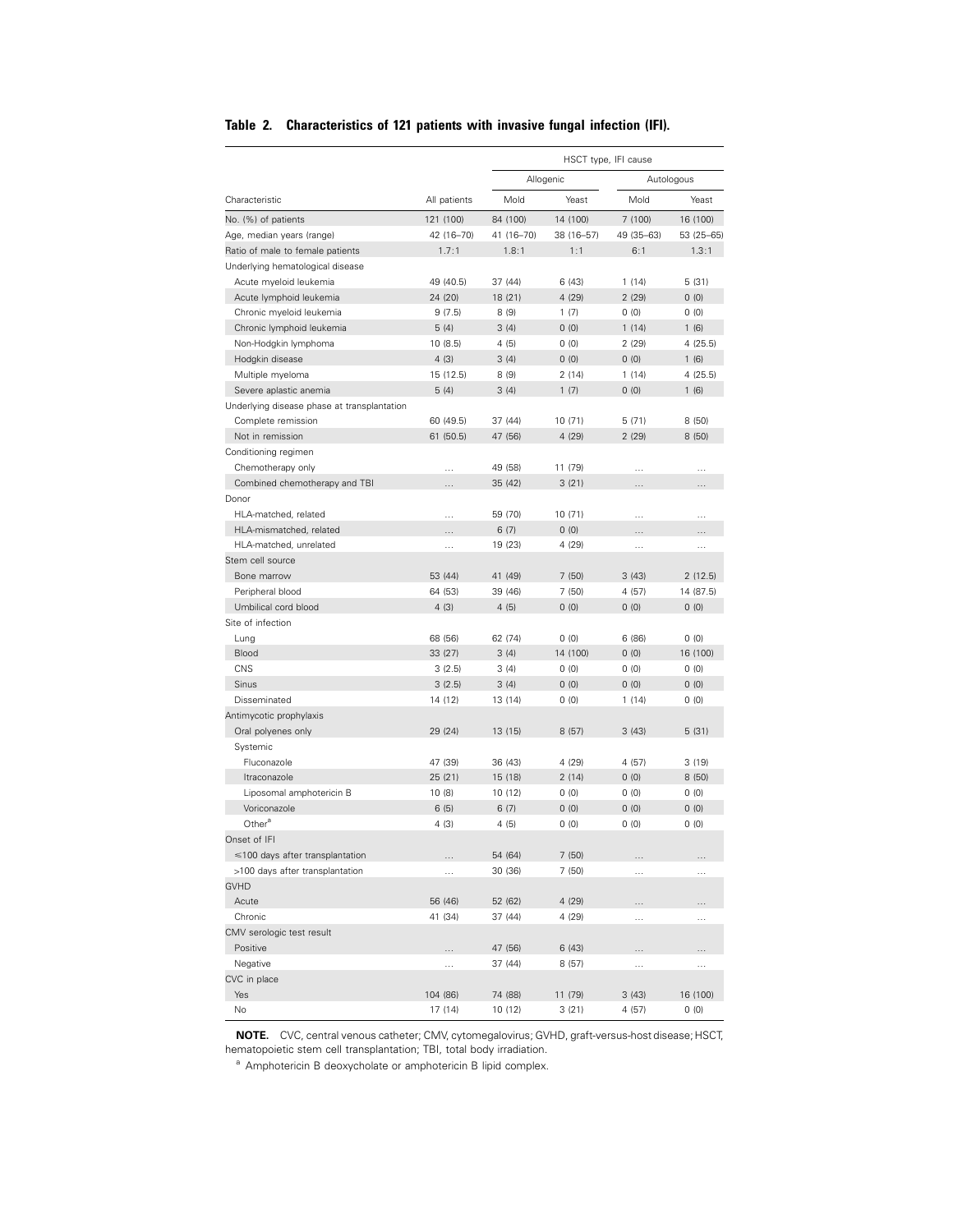

**Figure 1.** Annual incidence of invasive fungal infections—in particular, of invasive aspergillosis in allogenic hematopoietic stem cell transplant (allo-HSCT) recipients—during the study period.

among adult HSCT recipients. Enrollment was limited to patients undergoing autologous or allogenic HSCT during the period from January 1999 through December 2003.

The European Organisation for Research and Treatment of Cancer/Mycosis Study Group consensus criteria were used to define IFI [29], with modification made for additional diagnostic tools, such as the galactomannan test. Only infections that were classified as proven or probable were included in the data analysis.

*Study design.* Each transplantation center completed a questionnaire eliciting the following data: the number of allogeneic and autologous HSCTs performed during 1999–2003 at each center, the stem cell source (i.e., bone marrow, peripheral blood, or umbilical cord) for each transplantation, and data on all IFI episodes experienced by HSCT recipients. For each patient, we requested the following information: age, sex, disease and disease stage at time of HSCT, type of HSCT (autologous or allogeneic), type of graft (from a matched, related donor; matched, unrelated donor; or a mismatched, related donor), conditioning regimen, presence or absence of a central venous catheter, CMV serologic data, presence of acute or chronic GVHD, history of fungal infection, receipt of antifungal prophylaxis, diagnostic evaluation findings, date of IFI diagnosis, time from HSCT to diagnosis of IFI, fungal species isolated, in vivo and postmortem microbiological and histological findings, and outcome (assessed on the 150th day after IFI diagnosis).

In each participating center, antifungal prophylaxis consisted of itraconazole or fluconazole in addition to local agents. Transplantation centers did not change their guidelines during the study period. Similar therapeutic protocols that reflected the current guidelines of the Infectious Diseases Society of America [30, 31] were used by all centers throughout the study.

Multiple IFI episodes in any individual patient were counted as separate infections unless they were caused by the same pathogen. Overall and IFI attributable mortality rates (AMRs) were estimated. For each patient, a correct analysis of any condition that could have contributed to death was required from attending physicians; the IFI AMR was finally defined as a progression of sepsis-related symptoms or of involved organ

| Table 3. Attributable mortality rate and overall mortality rate for all types of invasive fungal infection (IFI) among transplant recipients. |  |  |
|-----------------------------------------------------------------------------------------------------------------------------------------------|--|--|
|                                                                                                                                               |  |  |

|                            |                    |                     | Aspergillus IFI    | IFI due to other molds <sup>a</sup> |                     |               | Candida IFI          |                     |                    |                      |
|----------------------------|--------------------|---------------------|--------------------|-------------------------------------|---------------------|---------------|----------------------|---------------------|--------------------|----------------------|
| Transplantation type       | No. of<br>patients | No. (%)<br>of cases | Death <sup>b</sup> | Overall<br>mortality                | No. (%)<br>of cases | Death         | Overall<br>mortality | No. (%)<br>of cases | Death <sup>b</sup> | Overall<br>mortality |
| Allogenic HSCT             |                    |                     |                    |                                     |                     |               |                      |                     |                    |                      |
| Patients, cases, or deaths | 1249               | 79 (92)             | 61                 | $\cdots$                            | 5(100)              | 2             | $\cdots$             | 14 (47)             | 8                  | $\cdots$             |
| Rate, % (95% CI)           | $\cdots$           | $\cdots$            | 77.2 (67.0-85.5)   | $4.9(3.8-6.2)$                      | $\cdots$            | 40 (7.3-81.8) | $0.2$ (0.03-0.5)     | $\cdots$            | 57.1 (31.1-80.4)   | $0.6(0.3-1.2)$       |
| Autologous HSCT            |                    |                     |                    |                                     |                     |               |                      |                     |                    |                      |
| Patients, cases, or deaths | 1979               | 7(8)                |                    | $\cdots$                            | 0                   | $\cdots$      | $\cdots$             | 16 (53)             | 7                  | $\cdots$             |
| Rate, % (95% CI)           | $\cdots$           | $\cdots$            | 14.3 (0.7-53.0)    | $0.1(0.002 - 0.2)$                  | $\cdots$            | $\cdots$      | $\cdots$             | $\cdots$            | 43.8 (21.5-68.0)   | $0.4(0.2 - 0.7)$     |
| Total                      |                    |                     |                    |                                     |                     |               |                      |                     |                    |                      |
| Patients, cases, or deaths | 3228               | 86 (100)            | 62                 | $\cdots$                            | 5(100)              | 2             | $\cdots$             | 30 (100)            | 15                 | $\cdots$             |
| Rate, % (95% CI)           | $\cdots$           | $\cdots$            | 72.1 (61.9-80.8)   | $1.9(1.5 - 2.4)$                    | $\cdots$            | 40 (7.3-81.8) | $<0.1$ (0.001-0.2)   | $\cdots$            | $50(32.5 - 67.5)$  | $0.5(0.3 - 0.7)$     |

**NOTE.** HSCT, hematopoietic stem cell transplantation.

<sup>a</sup> *Fusarium* species, 3 cases; *Scedosporium* species, 1 case; and *Mucor* species, 1 case. b Data are no. of deaths or attributable mortality rate.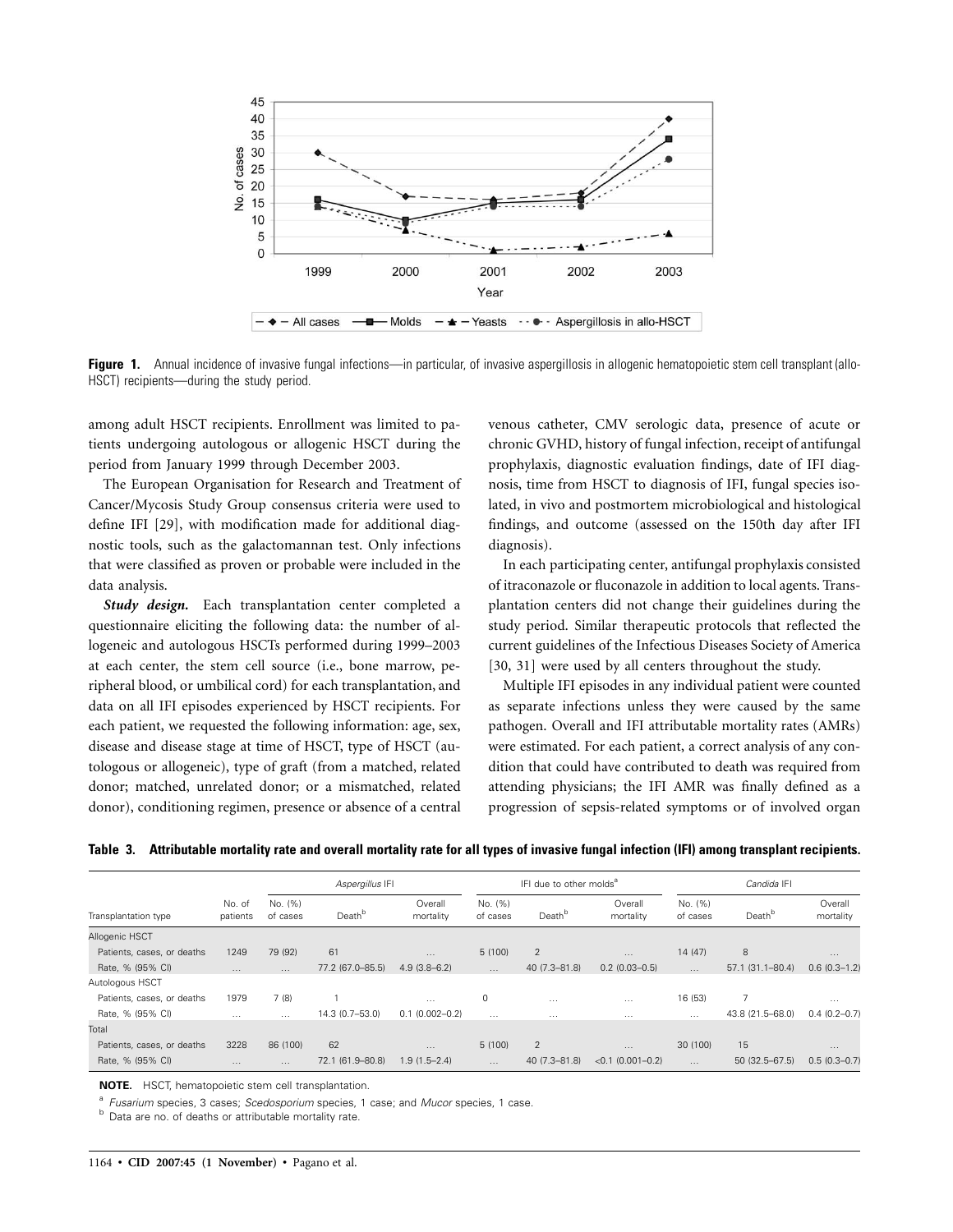**Table 4. Incidence of invasive fungal infection and attributable mortality rate (AMR) among recipients of allogenic hematopoietic stem cell transplants from different types of donors.**

| No. (%)<br>of patients | No. of cases      | No. of deaths    |
|------------------------|-------------------|------------------|
|                        |                   |                  |
| 747 (60)               | 69                | 49               |
| $\cdots$               | $9.2(7.3 - 11.5)$ | 71 (59.5-80.8)   |
|                        |                   |                  |
| 181 (14)               | 6                 | 5                |
| $\cdots$               | $3.3(7.3 - 11.5)$ | 83 (40.9-99.2)   |
|                        |                   |                  |
| 321 (26)               | 23                | 17               |
| $\cdots$               | $7.1(7.3 - 11.5)$ | 74 (53.4 - 88.7) |
|                        |                   |                  |
| 1249 (100)             | 98                | 71               |
| $\cdots$               | $7.8(7.3 - 11.5)$ | 72 (63.0-80.6)   |
|                        |                   |                  |

<sup>a</sup> Rate is the incidence for no. of cases and AMR for no. of deaths.

failure in the absence of other comorbid conditions believed to cause death.

*Statistical analysis.* Univariate analysis, which was performed using the  $\chi^2$  test, and multivariate analysis, which was determined using logistic regression analysis, identified variables predicting mortality. Independent variables tested in the univariate analysis included sex, age group (16–35, 36–49, and 150 years), autologous or allogeneic HSCT, source of stem cells (peripheral blood, bone marrow or umbilical cord), CD34+ selection, disease (acute myeloid leukemia, acute lymphoid leukemia, chronic myeloid leukemia, chronic lymphoid leukemia, non-Hodgkin lymphoma, Hodgkin disease, multiple myeloma, and severe aplastic anemia), complete remission at transplantation, presence or absence of a central venous catheter, time to IFI after transplantation, site of infection, pathogen (mold or yeast), antifungal prophylaxis (local or systemic), prophylactic agent (fluconazole, itraconazole, voriconazole, and/or liposomal amphotericin B), and center in which the patient was observed. For allogeneic HSCT, we also analyzed the type of graft (from a matched, related donor; a matched, unrelated donor; or a mismatched, related donor), use of total body irradiation as part of the patient's conditioning regimen (yes or no), presence or absence of acute or chronic GVHD, and CMV serologic test results. Variables with incomplete data sets were not included.

Multivariate analysis was performed using a logistic regression model in which goodness of fit was assessed with the Hosmer and Lemeshow test [32]. The model included only variables with a univariate  $P$  value  $\langle .25,$  applying the stepwisewith-backward-elimination method. Adjusted ORs and 95% CIs were calculated.

We repeated the univariate and the multivariate analyses after stratification based on type of graft (allogeneic vs. autologous HSCT) and pathogen (molds vs. yeasts). Furthermore, aspergillosis was analyzed only in allogeneic HSCT recipients. Statistical significance was set at  $P < .05$ . The analysis was performed using SPSS software for Windows, version 13.0 (SPSS).

#### **RESULTS**

During the 5-year study, 3228 patients underwent HSCT at 11 transplantation centers (1979 underwent autologous HSCT, and 1249 underwent allogeneic HSCT). One hundred twentyone episodes of IFI (incidence, 3.7%; 95% CI, 3.1%–4.4%) were documented; 59 (49%) were proven cases, and the others were considered to be probable infections. The clinical characteristics of the patients are reported in table 2. The overall incidence of IFI increased during the study period, particularly from 2002 to 2003 (relative risk [RR], 2.24; 95% CI, 1.29–3.87;  $P =$ .003) (figure 1). Molds were responsible for 91 proven and probable episodes (incidence, 2.8%; 95% CI, 2.3%–3.4%), and yeasts were responsible for 30 proven episodes (incidence, 0.9%; 95% CI, 0.6%–1.3%). The lung was the most frequently affected site with regard to *Aspergillus* infection (68 cases). Mold infections disseminated to multiple sites in 14 cases (table 2). Sepsis occurred in 33 patients; 30 cases were due to *Candida* species, and 3 were due to *Fusarium* species.

The overall mortality rate for IFI was 2.4% (79 of 3228 patients; 95% CI, 2.0%–3.0%), and the overall IFI AMR was 65.3% (79 of 121 cases; 95% CI, 56.5%–73.4%), with significant differences when we compared mold and yeast infections (table 3): the aspergillosis AMR was significantly higher than the candidemia AMR (72.1% vs. 50%;  $P = .043$ ). Infections with molds other than *Aspergillus* species were associated with a low AMR (40%; 95% CI, 7.3%–81.8%). The aspergillosis AMR varied during the study period, decreasing (albeit not significantly) from 81% in 1999 to 59% in 2003 (RR, 0.73; 95% CI, 0.50– 1.06;  $P = .12$ ).

Univariate analysis revealed that the following parameters had no significant influence on outcome: age, sex, disease, transplantation center, complete remission at transplantation, stem cell source, site of infection, presence of a central venous catheter, and receipt of systemic prophylaxis with fluconazole, itraconazole, liposomal amphotericin B, or voriconazole. Variables that negatively influenced outcome were allogeneic HSCT versus autologous HSCT (mortality rate, 72% vs. 35%;  $P =$ .001), mold infection versus yeast infection (mortality rate, 70% vs. 50%;  $P = .043$ ), and systemic antifungal prophylaxis versus topical prophylaxis (mortality rate,  $71\%$  vs.  $48\%$ ;  $P = .027$ ). Multivariate analysis confirmed that allogeneic HSCT was associated with a worse prognosis than was autologous HSCT (OR, 4.64; 95% CI, 1.74–12.38; *P* < .01).

*Allogeneic HSCT.* Among recipients of allogeneic HSCTs, an HLA-matched, related donor was the source of stem cells in 747 (60%) of 1249 transplantations. HLA-mismatched, related donors or matched, unrelated donors were the sources for 181 patients (14%) and 321 patients (26%), respectively.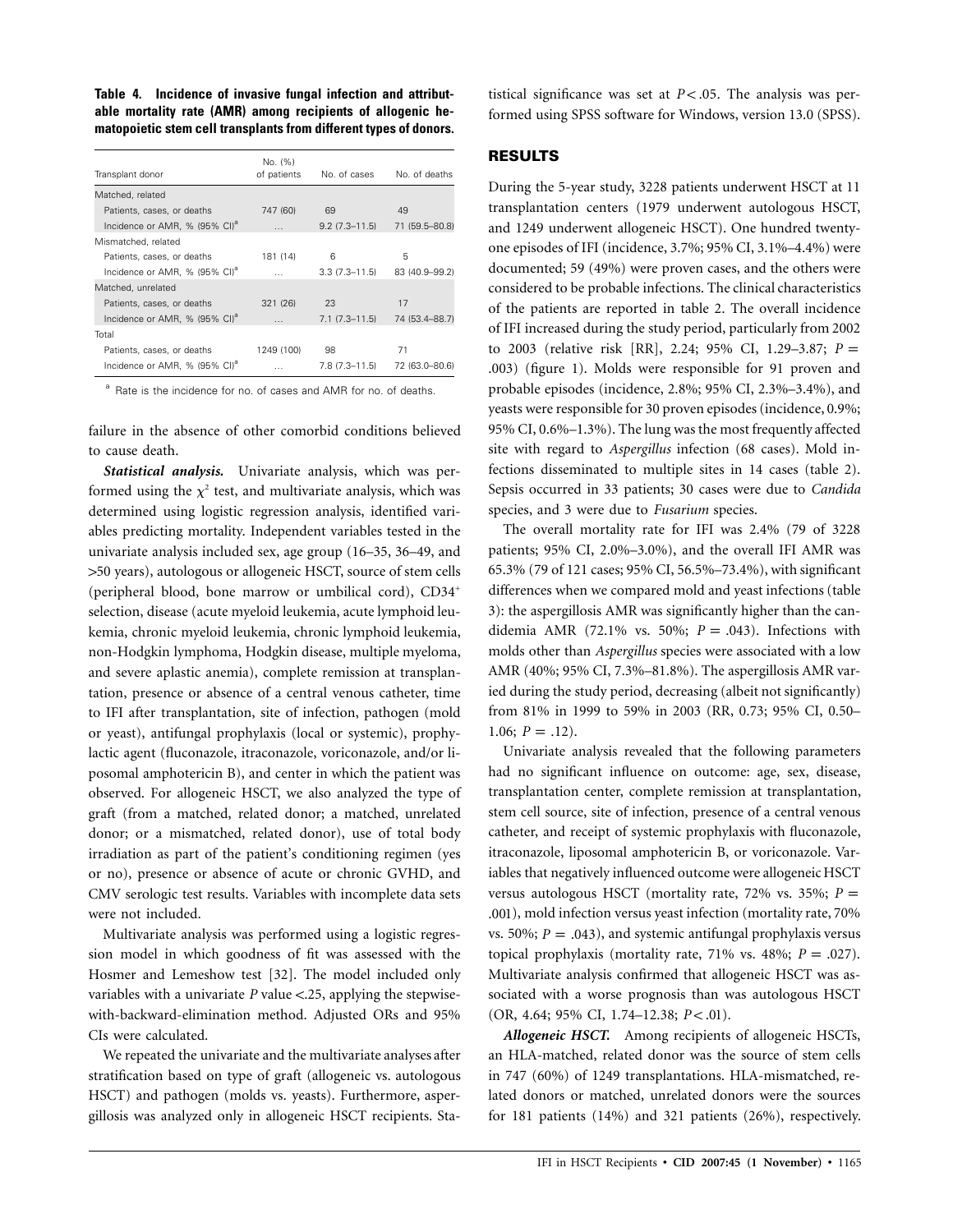|                       |                 | All patients             |                 | Allogenic HSCT<br>recipients |                 | Autologous HSCT<br>recipients |
|-----------------------|-----------------|--------------------------|-----------------|------------------------------|-----------------|-------------------------------|
| Cause of IFI          | No.<br>of cases | Incidence,<br>% (95% CI) | No. of<br>cases | Incidence,<br>% (95% CI)     | No. of<br>cases | Incidence,<br>% (95% CI)      |
| <b>Molds</b>          |                 |                          |                 |                              |                 |                               |
| All                   | 91              | $2.8(2.3 - 3.4)$         | 84              | $6.7(5.4 - 8.2)$             | $\overline{7}$  | $0.4(0.2 - 0.7)$              |
| Aspergillus species   |                 |                          |                 |                              |                 |                               |
| All                   | 86              | 2.7                      | 79              | 6.3                          | 7               | 0.4                           |
| Unknown species       | 53              | 1.6                      | 50              | $\overline{4}$               | 3               | 0.2                           |
| Aspergillus fumigatus | 19              | 0.6                      | 16              | 1.3                          | 3               | 0.2                           |
| Aspergillus niger     | 5               | 0.2                      | $\overline{4}$  | 0.3                          | $\mathbf{1}$    | 0.1                           |
| Aspergillus terreus   | 5               | 0.2                      | 5               | 0.4                          | 0               | $\cdots$                      |
| Aspergillus flavus    | $\overline{4}$  | 0.1                      | $\overline{4}$  | 0.3                          | $\overline{0}$  | .                             |
| Zygomycetes species   | 1               | < 0.1                    | 1               | 0.1                          | $\Omega$        | $\cdots$                      |
| Fusarium species      | 3               | 0.1                      | 3               | 0.2                          | $\Omega$        | .                             |
| Scedosporium species  | 1               | < 0.1                    | 1               | 0.1                          | $\overline{0}$  | $\cdots$                      |
| Yeasts                |                 |                          |                 |                              |                 |                               |
| AlI                   | 30              | $0.9(0.6-1.3)$           | 14              | $1.1(0.6-1.8)$               | 16              | $0.8(0.5-1.3)$                |
| Candida species       |                 |                          |                 |                              |                 |                               |
| All                   | 30              | 0.9                      | 14              | 1.1                          | 16              | 0.8                           |
| Candida albicans      | 13              | 0.4                      | $\overline{7}$  | 0.6                          | 6               | 0.3                           |
| Candida glabrata      | 5               | 0.2                      | 0               | $\cdots$                     | 5               | 0.3                           |
| Candida guillermondii | $\overline{4}$  | 0.1                      | 3               | 0.2                          | $\mathbf{1}$    | < 0.1                         |
| Candida krusei        | 4               | 0.1                      | 1               | 0.1                          | 3               | 0.1                           |
| Candida parapsilosis  | $\overline{2}$  | < 0.1                    | 1               | 0.1                          | 1               | < 0.1                         |
| Candida tropicalis    | 1               | < 0.1                    | 1               | 0.1                          | $\Omega$        | $\cdots$                      |
| Candida zeylanoides   | $\mathbf{1}$    | < 0.1                    | $\mathbf{1}$    | 0.1                          | $\overline{0}$  | $\cdots$                      |

**Table 5. Species distribution for invasive fungal infections (IFIs) in allogenic and autologous hematopoietic stem cell transplant (HSCT) recipients.**

Seven patients had experienced a fungal infection (probable aspergillosis) before transplantation.

Among the allogeneic HSCT recipients, 98 proven or probable IFIs were documented (incidence, 7.8%; 95% CI, 6.5%– 9.4%). Most cases occurred among recipients of transplants from matched, related donors (table 4). As for the underlying hematological malignancies, acute lymphoid or myeloid leukemia were associated with the highest risk (66% of all cases). Most cases of IFI infection (61 [62%] of 98) occurred in the first 100 days after transplantation; 84 cases (86%) were due to molds, and 14 (14%) were due to yeasts. The majority of mold infections (79 [94%] of 84) were caused by *Aspergillus* species. The species was identified in 36% of *Aspergillus* isolates; *A. fumigatus* was the most common pathogen (16 of 84 episodes) (table 5). *Zygomycetes* and *Scedosporium* species were each responsible for 1 episode of IFI, and *Fusarium* species were responsible for 3. A significant increase in the annual incidence of aspergillosis was observed during the study period (RR, 2.47; 95% CI, 1.19–5.13;  $P = .01$ ) (figure 1).

All yeast infections were caused by *Candida* species (14 episodes), as diagnosed by blood culture. *Candida albicans* was the etiologic agent in 7 episodes, and non-*albicans* species of *Candida* were responsible for the other 7 episodes.

The overall mortality rate for fungal infection was 5.7% (95% CI, 4.5%–7.1%), with an IFI AMR of 72% (95% CI, 63.0%– 80.6%; 71 deaths among 98 cases of proven or probable IFI). The overall rate of mortality due to aspergillosis was 4.9% (95% CI, 3.8%–6.2%), with an *Aspergillus* infection AMR of 77.2% (95% CI, 67.0%–85.5%; 61 deaths among 79 cases of proven or probable *Aspergillus* infection). Two of the 3 *Fusarium* infections were fatal, as was the infection caused by *Zygomycetes* species. The patient who had *Scedosporium* infection survived. The overall rate of mortality due to *Candida* infection was 0.6% (95% CI, 0.3%–1.2%), with a *Candida* infection AMR of 57% (95% CI, 31.1%–80.4%; 8 deaths among 14 episodes of *Candida* infection). There were no differences in the AMRs for *C. albicans* infection (4 of 7 cases were fatal) and non-*albicans Candida* infection (4 of 7 cases were fatal).

Among the 98 patients with IFI, the majority received both oral polyenes and systemic antifungal drugs, particularly azoles. Distribution of fungal agents did not vary among topical or systemic prophylaxis recipients. At one transplantation center,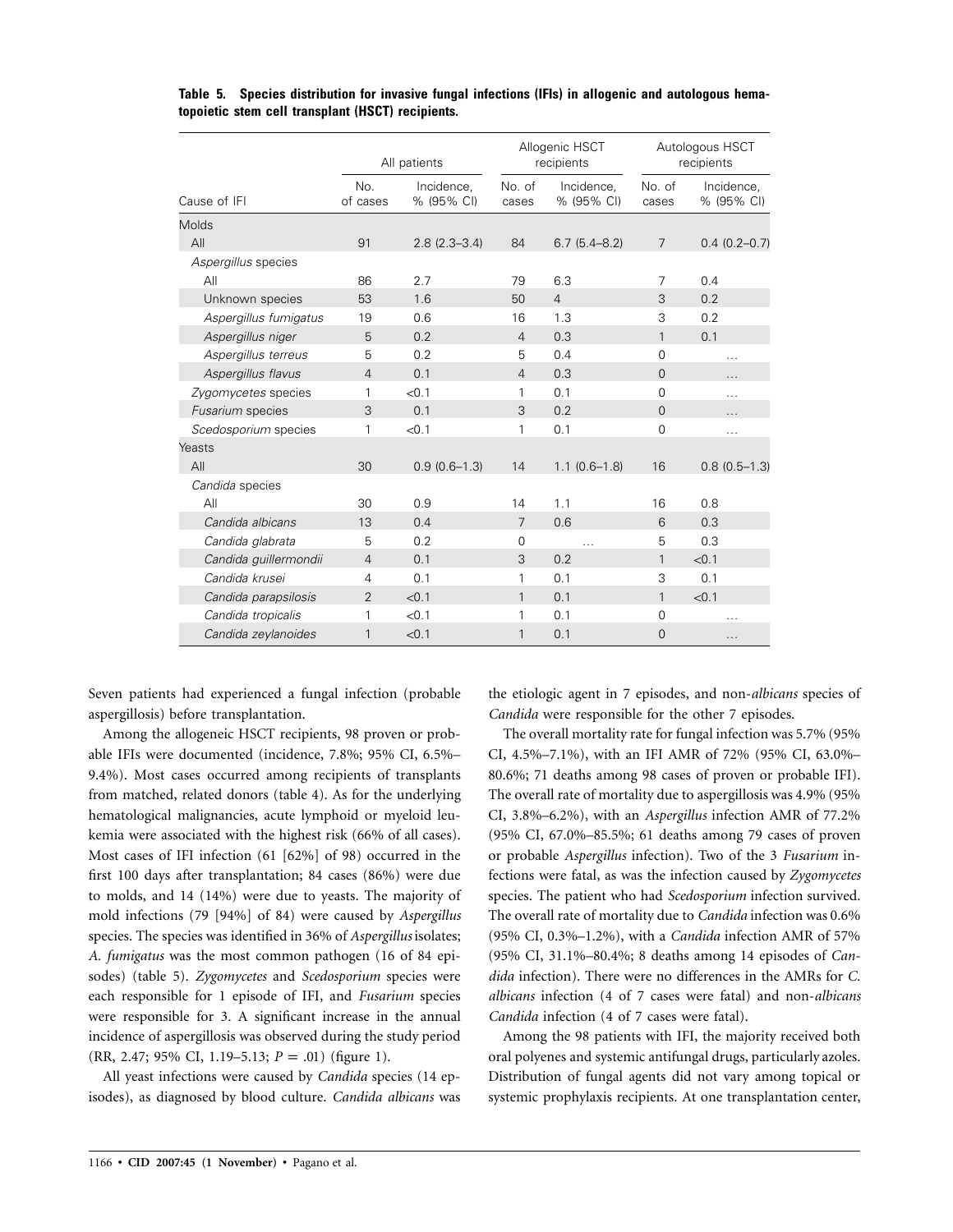| Variable                                        | OR (95% CI)         | $\overline{P}$ |
|-------------------------------------------------|---------------------|----------------|
| Prophylaxis with fluconazole <sup>a</sup>       |                     |                |
| Administered                                    | 1.00                |                |
| Not administered                                | $1.16(0.23 - 5.82)$ | .85            |
| Time from transplantation to onset of infection |                     |                |
| $\leq 100$ days                                 | 1.00                |                |
| >100 days                                       | $0.70(0.17 - 2.92)$ | .62            |
| Sex                                             |                     |                |
| Male                                            | 1.00                |                |
| Female                                          | 2.27 (0.52-9.93)    | .28            |
| Previous infection                              |                     |                |
| <b>No</b>                                       | 1.00                |                |
| Yes                                             | $0.39(0.07 - 2.06)$ | .27            |
| Histological tests                              |                     |                |
| Performed                                       | 1.00                |                |
| Not performed                                   | 3.96 (0.65-24.04)   | .14            |
| Total body irradiation                          |                     |                |
| Yes                                             | 1.00                |                |
| <b>No</b>                                       | $0.14(0.03 - 0.62)$ | < 01           |
| Age, years                                      |                     |                |
| $16 - 35$                                       | 1.00                |                |
| $36 - 49$                                       | 5.20 (1.12-24.07)   | .03            |
| >50                                             | 5.67 (1.00-32.04)   | .05            |
| Type of allograft donor                         |                     |                |
| Matched, related                                | 1.00                |                |
| Mismatched, related                             | 6.46 (0.37-111.64)  | .20            |
| Matched, unrelated                              | 12.74 (1.20-134.69) | .03            |
| <b>CVC</b>                                      |                     |                |
| Absent                                          | 1.00                |                |
| Present                                         | 10.83 (1.62-72.25)  | .01            |

**Table 6. Results of multivariate analysis for aspergillosis in allogenic hematopoietic stem cell transplant recipients (79 cases).**

**NOTE.** Statistically significant *P* values are shown in boldface. CVC, central venous catheter.

<sup>a</sup> This was the only significant parameter at univariate analysis.

6 breakthrough cases of aspergillosis occurred while voriconazole was being administered as secondary antifungal prophylaxis. All of these patients had received antifungal treatment during a previous therapeutic phase because of the occurrence of IFI before the HSCT procedure (1 proven, 2 probable, and 3 possible IFIs).

Systemic prophylaxis was associated with a significantly higher mortality rate (78% vs. 52%;  $P = .02$ ), as confirmed by multivariate analysis (OR, 4.89; 95% CI, 1.53–15.60;  $P = .01$ ). The AMR was higher in patients whose hematological malignancy was not in complete remission at the time of transplantation (80% vs. 64%;  $P = .067$ ). More patients died of fungal infection during the first 100 days after transplantation (79%, compared with  $62\%$  for  $\geq 101$  days after transplantation;  $P = .076$ .

Univariate analysis was performed for aspergillosis in allo-

geneic HSCT recipients alone (79 cases) and revealed that fluconazole prophylaxis was negatively correlated with outcome  $(P = .042)$ . Patients who underwent total body irradiation in the conditioning regimen had a better prognosis ( $P = .03$ ). Multivariate analysis confirmed this finding and indicate that the following variables influenced outcome: age > 36 years, presence of a central venous catheter, and receipt of a transplant from a matched, unrelated donor (table 6).

*Autologous HSCT.* Among patients who underwent autologous HSCT, 23 proven or probable IFIs were documented; 7 were due to molds, and 16 were due to yeasts. The overall incidence was estimated to be 1.2% (95% CI, 0.08%–1.7%). Mold infections were all caused by *Aspergillus* species, whereas yeast infections were all caused by *Candida* species. The agent was *C. albicans* in 6 episodes (33%) and non-*albicans* species of *Candida* in 10 episodes (67%).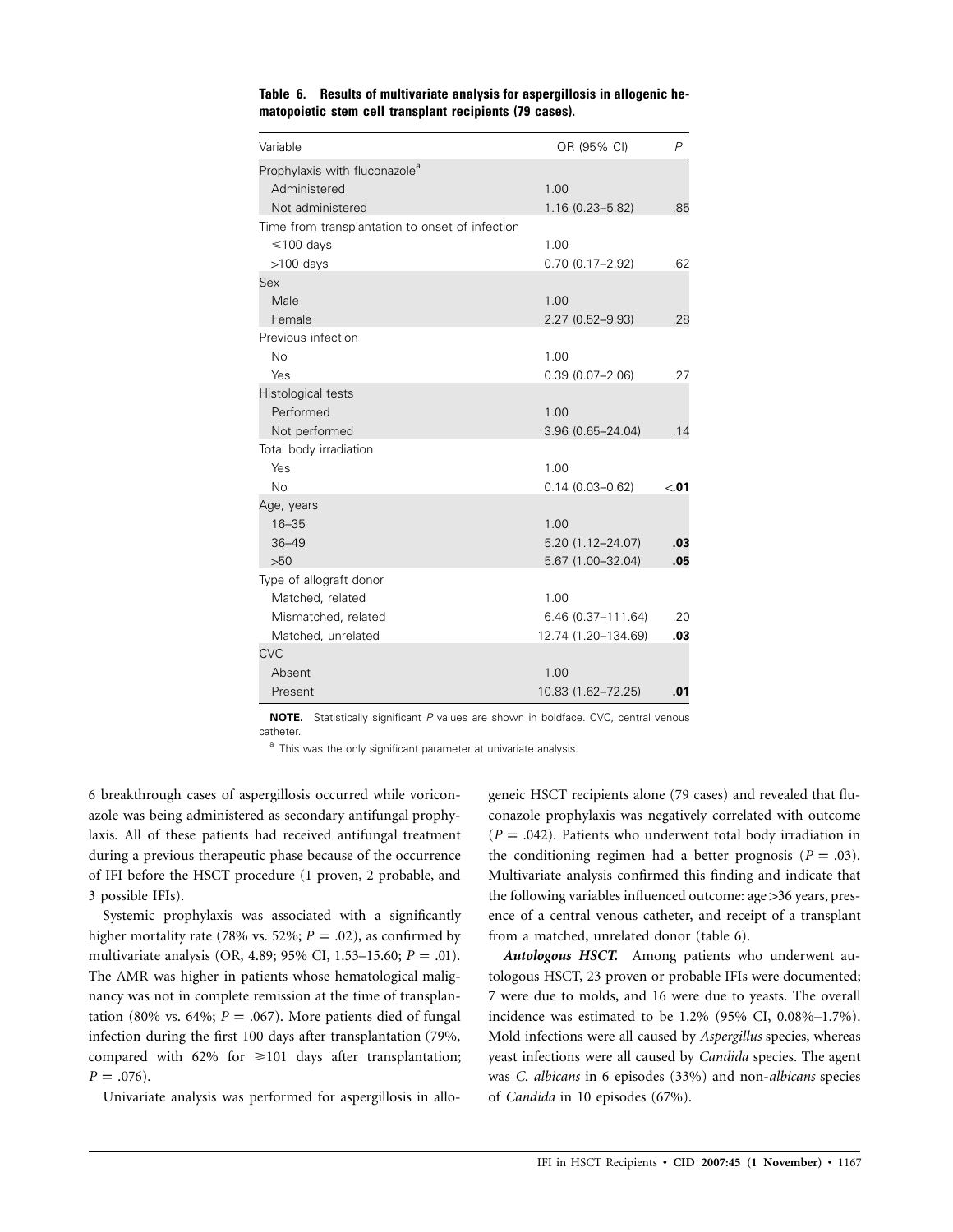|                                                       |  | Table 7. Onset of fungal infection in allogenic and autologous |
|-------------------------------------------------------|--|----------------------------------------------------------------|
| hematopoietic stem cell transplant (HSCT) recipients. |  |                                                                |

| Cause of infection,  | Time of onset after | transplantation,<br>no. (%) of patients |      |
|----------------------|---------------------|-----------------------------------------|------|
| transplantation type | $\leq 100$ days     | $>100$ days                             | P    |
| Yeasts               |                     |                                         | .001 |
| Allogenic HSCT       | 7 (50)              | 7 (50)                                  |      |
| Autologous HSCT      | 16 (100)            | 0(0)                                    |      |
| Molds                |                     |                                         | ი9   |
| Allogenic HSCT       | 54 (64)             | 30 (36)                                 |      |
| Autologous HSCT      | 7 (100)             | 0(0)                                    |      |

**NOTE.** Statistically significant *P* values are shown in boldface.

The overall mortality rate for fungal infection among autologous HSCT recipients was 0.4% (95% CI, 0.2%–0.8%), with an IFI AMR of 34.8% (95% CI, 17.6%–55.5%; 8 deaths among 23 patients with proven or probable fungal infection). The overall rate of mortality due to *Candida* infection was 0.4% (95% CI, 0.2%–0.7%; 7 deaths among 1979 autologous HSCT recipients), with a *Candida* infection AMR of 43.8% (95% CI, 21.5%–68.0%; 7 deaths among 16 patients with *Candida* infection). Outcome was poorer among patients with infections due to non-*albicans Candida* strains than among those with *C. albicans* infection, although the difference was not significant  $(50\% \text{ vs. } 33\%; P = .5).$ 

Only 1 patient  $\left( < 0.1\%; 95\% \right)$  CI, 0.02%–0.2%) died of aspergillosis; the aspergillosis AMR was 14.3% (95% CI, 0.7%– 53.0%; 1 death among 7 patients with proven or probable *Aspergillus* infection). Univariate and multivariate analysis did not identify any significant variable influencing outcome.

*Comparison between the 2 HSCT procedures.* The overall incidence of IFI was significantly higher among allogeneic HSCT recipients than among autologous HSCT recipients (7.8% vs. 1.2%; RR, 6.75; 95% CI, 4.31-10.57;  $P < .001$ ). Aspergillosis was significantly more common after allogeneic HSCT than after autologous HSCT (6.3% vs. 0.3%; RR, 17.88; 95% CI, 8.28-38.61;  $P < .001$ ). No difference emerged for *Candida* infection (1.2% vs. 0.8%; RR, 1.39; 95% CI, 0.68–2.83;  $P = .3$ ).

The overall mortality rate was significantly higher after allogeneic HSCT (5.7%) than after autologous HSCT (0.4%; RR, 14.06; 95% CI, 6.7-29.11;  $P < .001$ ). The aspergillosis AMR was significantly greater after allogeneic HSCT (77%) than after autologous HSCT (14%; RR, 3.49; 95% CI, 0.55–22.02;  $P =$ .08). No intergroup difference emerged with regard to the *Candida* infection AMR (57% vs. 44%; RR, 1.19; 95% CI, 0.52–  $2.74; P = .67$ .

It is worth noticing that all IFIs appeared soon after transplantation in autologous HSCT recipients, whereas patients receiving allogeneic HSCT continued to be at risk even after 100 days (table 7).

## **DISCUSSION**

Our data confirm that aspergillosis is the major invasive fungal complication in allogeneic HSCT recipients but not in autologous HSCT recipients [9–12]. *A. fumigatus* was the most frequently isolated species. This finding does not concur with recent reports showing that molds other than *Aspergillus*species have been increasing in frequency over the past decade [23, 33]. In our population, infections due to other molds were extremely rare, with a ratio of infection due to *Aspergillus* species to that due to other molds of approximately 15:1. The rarity precludes any conclusion on the mortality rate of these other molds.

Among the HSCT recipients in our study, the incidence of IFI increased in 2002 and 2003, whereas the IFI AMR seems to have decreased. In our view, this was associated with the use of a better and more timely means of diagnostic evaluation, particularly for mold infections. More frequent use of highresolution CT and better correlation of clinical pictures with serologic test results [34] probably led to detection of more infections and to use of more-appropriate therapeutic approaches. Furthermore, changes in transplantation practices, such as the use of alemtuzumab for GVHD prophylaxis or the use of reduced-intensity conditioning, which is usually associated with a higher incidence of chronic GVHD, may also have facilitated IFI, because these measures had already been implemented (although they had not been implemented at every center at the time of our study).

The incidence of mold infection was low among patients who underwent a total body irradiation–based conditioning regimen, possibly because total body irradiation favors engraftment and neutrophil recovery and reduces posttransplantation relapse [11].

The onset of IFI occurred at different times for each transplantation procedure. In autologous HSCT recipients, neutropenia was the major risk factor, whereas in allogeneic HSCT, IFI also developed in the late posttransplantation period because of persistent immune deficiency, which was mainly secondary to GVHD and its therapy. Such differences were particularly evident with regard to yeast infections.

A meta-analysis of 50 studies of aspergillosis revealed mortality rates of up to 90% among allogeneic HSCT recipients [20]. Overall, in our study of autologous and allogeneic HSCT, the aspergillosis AMR was ∼70%, but it was dramatically higher for allogeneic HSCT recipients (77% vs. 14%). The influence of systemic antifungal prophylaxis with fluconazole on outcome for patients who developed invasive aspergillosis was suspected at univariate analysis, but it was not confirmed by multivariate analysis. The role of this prophylaxis is still debated: it probably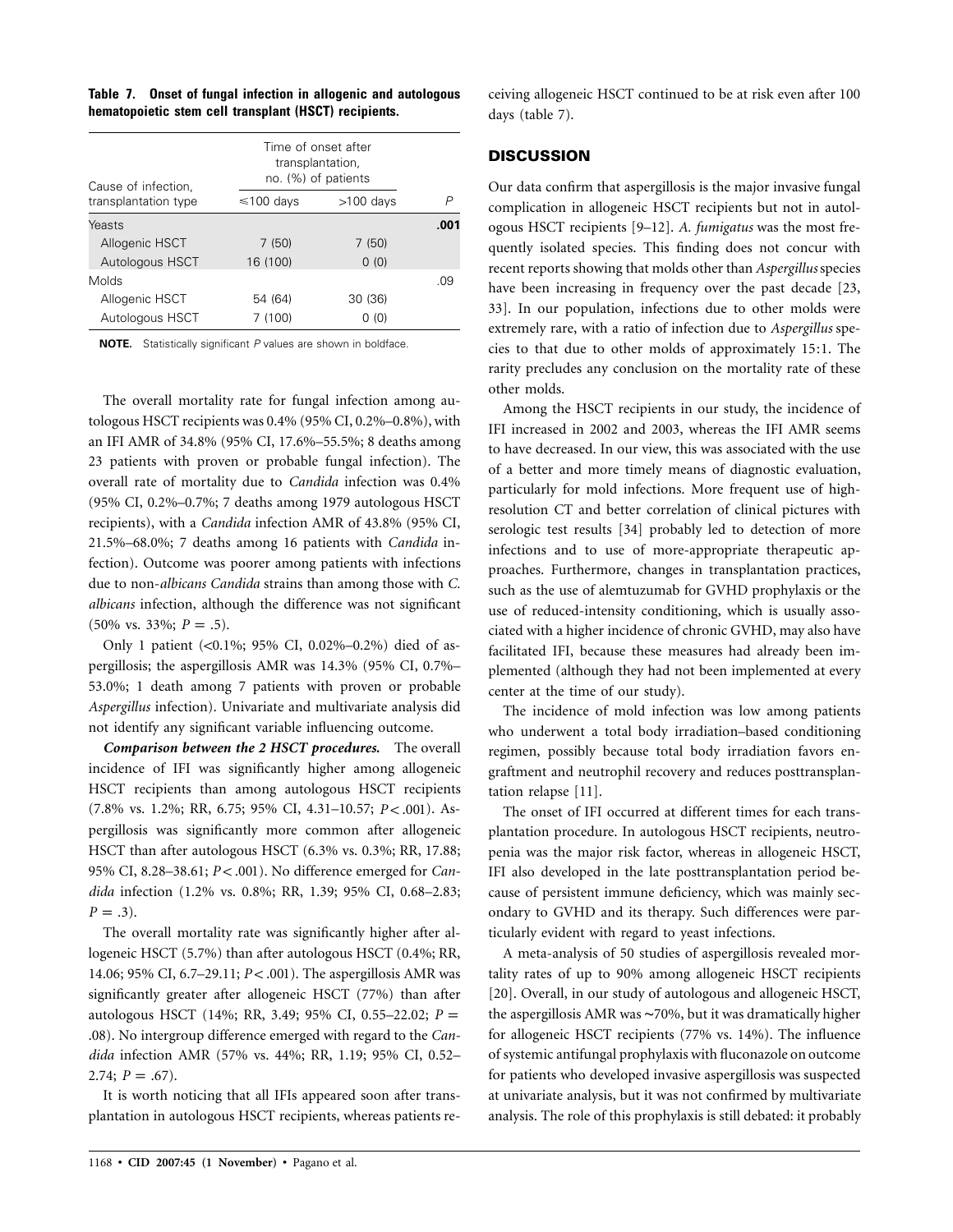protects patients against yeasts but could favor the onset of very aggressive *Aspergillus* infections [25]. A more recent study hypothesizes that pretransplantation exposure to fluconazole inhibits subsequent killing activity of amphotericin B [35]. Upton et al. [36] reported that the outcome of aspergillosis recently improved as a result of advances in clinical practice, such as more prompt diagnosis, use of peripheral blood stem cells in transplants, and widespread use of voriconazole. None of these variables influenced the outcome in our analysis of aspergillosis. Conflicting results probably reflect the difficulty of obtaining clear conclusions from retrospective studies and the presence of many host variables and comorbidities (e.g., disease stage at transplantation, GVHD, and CMV infection) that could account for differences in the results of observational studies.

*Candida* species were the only yeast pathogens that we observed. Interestingly, the incidence of candidemia was similar among allogeneic and autologous HSCT recipients, suggesting that the type of transplantation was not a risk factor. Although the incidence was low, the *Candida*-related mortality rates among allogeneic HSCT and autologous HSCT recipients were higher than those noted in other reports [6–8]; this is possibly associated with the systematic administration of prophylaxis with fluconazole at almost all of the centers, resulting in induced selection of drug-resistant *Candida* strains. In fact, Marr et al. [6] reported that the primary cause of death associated with candidemia was non-*albicans* strains of *Candida,* which are generally more aggressive and difficult to treat. The influence of previous antifungal prophylaxis with fluconazole on the distribution of different *Candida* species has already been ascertained elsewhere [37, 38]. Furthermore, it recently has been reported that fluconazole may also induce resistance among *C. albicans* strains [39]. However, among the patients who underwent allogeneic HSCT in our study, the ratio of *C. albicans* to non-*albicans Candida* species was 1:1, and the *Candida* infection AMR was equally distributed in both groups; consequently, the use of fluconazole cannot be the only explanation for such trends. It is possible that the delayed identification of yeasts on blood culture could have played a role.

Despite the limits of our statistical analysis associated with the few cases that we analyzed, our data confirm that patients who undergo allogeneic HSCT have a high risk of developing IFI and that the IFI AMR remains very high. This information may help hematologists plan means of preventing aspergillosis in allogeneic HSCT recipients by using new, wide-spectrum antifungal agents and improve the management of fungal complications [40–42].

#### **Acknowledgments**

We thank to Dr. G. La Torre, for his useful suggestions in reviewing the statistical analysis, and Dr. G. A. Boyd, for critically editing the paper in English.

*Financial support.* Italian Ministry of University and Scientific and Technological Research.

*Potential conflicts of interest.* All authors: no conflicts.

#### **References**

- 1. Patterson TF, Kirkpatrick WR, White M , et al. Invasive aspergillosis: disease spectrum, treatment practices, and outcomes. I3 Aspergillus Study Group. Medicine **2000**; 79:250–60.
- 2. Denning DW. Invasive aspergillosis. Clin Infect Dis **1998**; 26:781–803.
- 3. Pagano L, Caira M, Candoni A, et al. The epidemiology of fungal infections in patients with hematologic malignancies: the SEIFEM 2004 study. Haematologica **2006**; 91:1068–75.
- 4. Muhlemann K, Wenger C, Zenhausern R, Tauber MG. Risk factors for invasive aspergillosis in neutropenic patients with hematologic malignancies. Leukemia **2005**; 19:545–50.
- 5. Nucci M, Spector N, Bueno AP, et al. Risk factors and attributable mortality associated with superinfections in neutropenic patients with cancer. Clin Infect Dis **1997**; 24:575–9.
- 6. Marr KA, Seidel K, White TC, Bowden RA. Candidemia in allogeneic blood and marrow transplant recipients: evolution of risk factors after the adoption of prophylactic fluconazole. J Infect Dis **2000**; 181:309–16.
- 7. Martino R, Subira M, Rovira M. Invasive fungal infections after allogeneic peripheral blood stem cell transplantation: incidence and risk factors in 395 patients. Br J Haematol **2002**; 116:475–82.
- 8. Jantunen E, Salonen J, Juvonen E, et al. Invasive fungal infections in autologous stem cell transplant recipients: a nation-wide study of 1188 transplanted patients. Eur J Haematol **2004**; 73:174–8.
- 9. Grow WB, Moreb JS, Roque D, et al. Late onset of invasive aspergillus infection in bone marrow transplant patients at a university hospital. Bone Marrow Transplant **2002**; 29:15–9.
- 10. Cornet M, Fleury L, Maslo C, et al. Epidemiology of invasive aspergillosis in France: a six-year multicentric survey in the Greater Paris area. J Hosp Infect **2002**; 51:288–96.
- 11. Morgan J, Wannemuehler KA, Marr KA, et al. Incidence of invasive aspergillosis following hematopoietic stem cell and solid organ transplantation: interim results of a prospective multicenter surveillance program. Med Mycol **2005**; 43(Suppl 1):S49–58.
- 12. Zaoutis TE, Heydon K, Chu JH, Walsh TJ, Steinbach WJ. Epidemiology, outcomes, and costs of invasive aspergillosis in immunocompromised children in the United States, 2000. Pediatrics **2006**; 117:e711–6.
- 13. Baddley JW, Stroud TP, Salzman D, Pappas PG. Invasive mold infections in allogeneic bone marrow transplant recipients. Clin Infect Dis **2001**; 32:1319–24.
- 14. Marr KA, Carter RA, Crippa F, Wald A, Corey L. Epidemiology and outcome of mould infections in hematopoietic stem cell transplant recipients. Clin Infect Dis **2002**; 34:909–17.
- 15. Fukuda T, Boeckh M, Carter RA, et al. Risks and outcomes of invasive fungal infections in recipients of allogeneic hematopoietic stem cell transplants after nonmyeloablative conditioning. Blood **2003**; 102: 827–33.
- 16. Kojima R, Kami M, Nannya Y, et al. Incidence of invasive aspergillosis after allogeneic hematopoietic stem cell transplantation with a reducedintensity regimen compared with transplantation with a conventional regimen. Biol Blood Marrow Transplant **2004**; 10:645–52.
- 17. Wald A, Leisenring W, van Burik JA, Bowden RA. Epidemiology of *Aspergillus* infections in a large cohort of patients undergoing bone marrow transplantation. J Infect Dis **1997**; 175:1459–66.
- 18. Hagen EA, Stern H, Porter D, et al. High rate of invasive fungal infections following nonmyeloablative allogeneic transplantation. Clin Infect Dis **2003**; 36:9–15.
- 19. Marr KA, Carter RA, Boeckh M, Martin P, Corey L. Invasive aspergillosis in allogeneic stem cell transplant recipients: changes in epidemiology and risk factors. Blood **2002**; 100:4358–66.
- 20. Lin SJ, Schranz J, Teutsch SM. Aspergillosis case-fatality rate: systematic review of the literature. Clin Infect Dis **2001**; 32:358–66.
- 21. Girmenia C, Pagano L, Corvatta L, Mele L, del Favero A, Martino P.